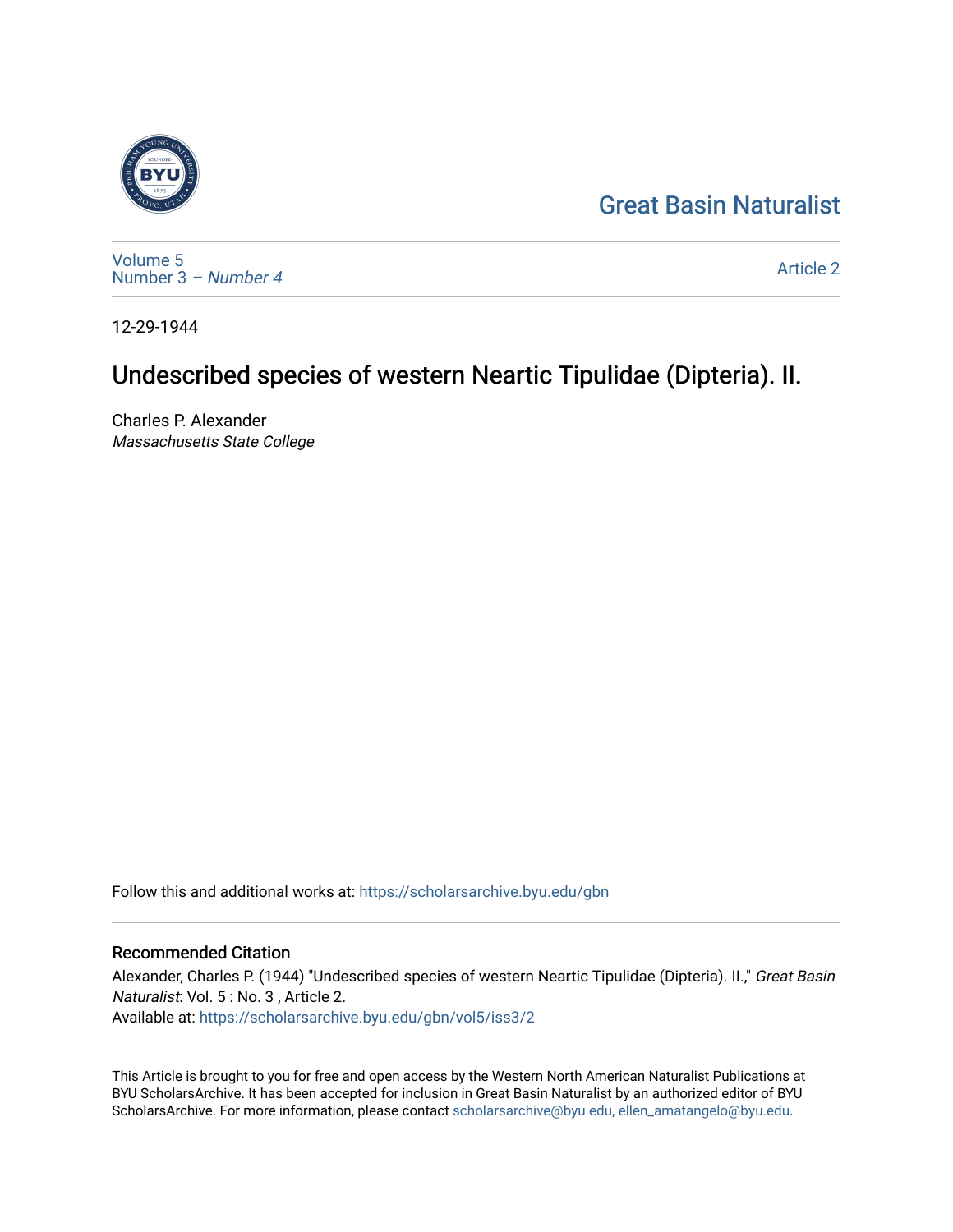# UNDESCRIBED SPECIES OF WESTERN NEARCTIC TIPULIDAE (DIPTERA). 11.

CHARLES P. ALEXANDER Massachusetts State College Amherst, Massachusetts

The preceding part under this general title was published in The GREAT BASIN NATURALIST,  $4: 89-100; 1943$ . The species of craneflies considered at this time were taken in northeastern California by Professor Arthur W. Lindsey, and in Washington and northern Idaho by Professor Axel L. Melander. Except where indicated to the contrary in the text, the types of these novelties are preserved in my personal collection, a gracious favor on the parts of the collectors for which <sup>I</sup>am most grateful.

### Tipula (Arctotipula) sacra Alexander, sp. n.

Size relatively small (wing, male,  $11.5 \text{ mm}$ .); general coloration light gray, the praescutum with four more brownish gray stripes; wings brownish gray, virtually unpatterned except for the brown stigma; macrotrichia on certain veins beyond the cord, including the distal section of  $R_{4,5}$ ,  $M_1$  and  $M_2$ ; abdominal tergites obscure orangebrown, with a broad dark brown, median stripe ; male hypopygium having the ninth tergite with a U-shaped caudal emargination, the lobes obtuse ; ventral surface of tergite on either side of median line with a bilobed plate; outer dististyle moderately flattened, about three times as long as the greatest width; inner dististyle simple, its beak broadly obtuse, outer margin near base produced into a flattened plate that terminates in two blackened spines.

Male.—Length about <sup>10</sup> mm.; wing 11.5 mm.; antennae about <sup>3</sup> mm.

Frontal prolongation of head relatively short, dark brown above, somewhat paler below : nasus unusually long and powerful; palpi chiefly dark brown, ihe terminal segment paling to brownish yellow. Antennae with scape obscure yellow, pedicel clearer yellow, flagellum dark brown ; proximal flagellar segments short-cylindrical, the basal enlargement very poorly developed; longest verticils about one-fourth longer than the segments. Head gray, the center of posterior vertex brown, the area narrowed in front, broadly expanded behind ; anterior vertex broad, approximately six times the diameter of the scape; no evident vertical tubercle.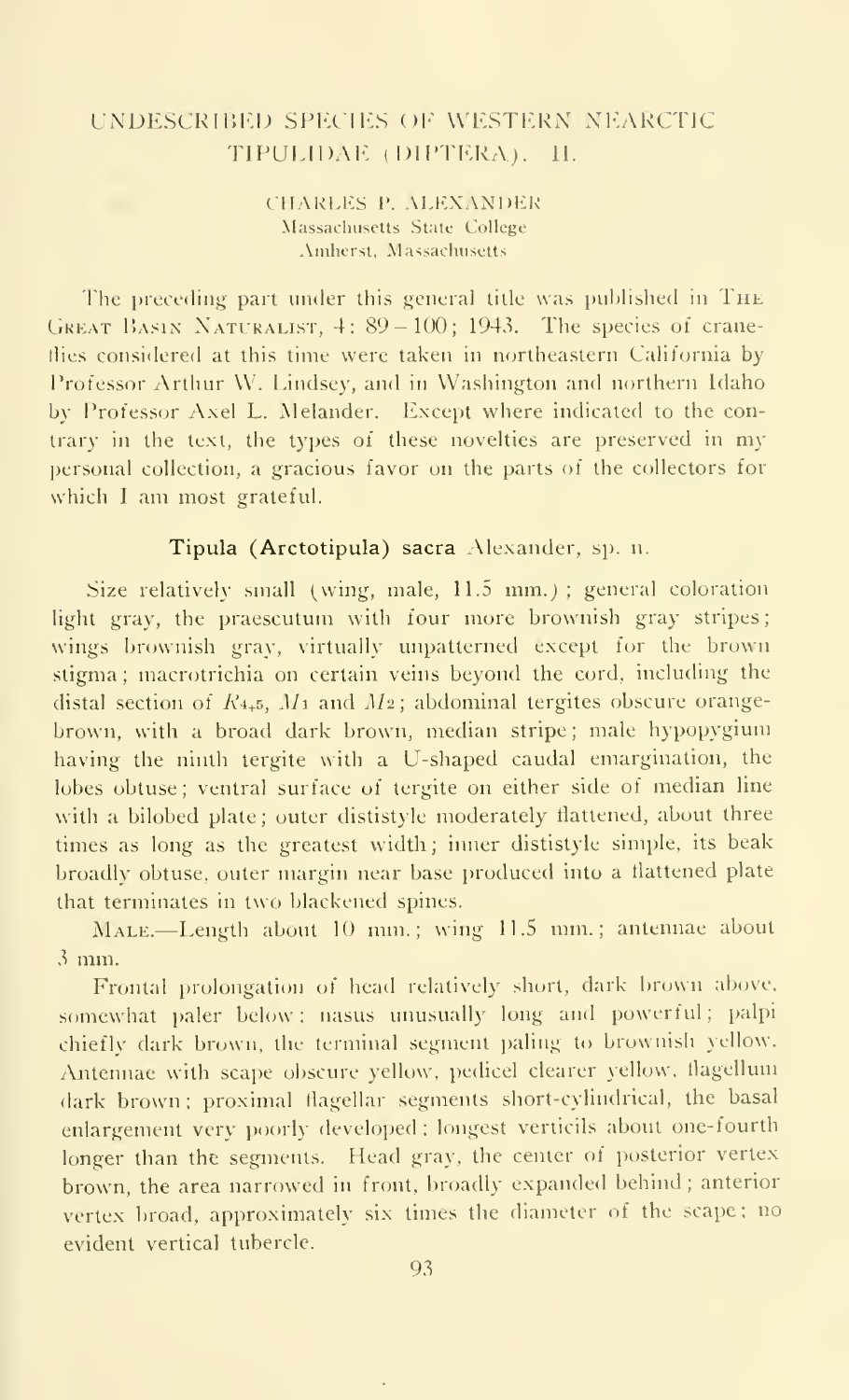Pronotal scutum light gray, infuscated medially; scutellum clear light yellow. Mesonotal praescutum light gray with four more brownish gray stripes that are very vaguely margined with darker ; humeral triangle light yellow ; vestiture of praescutum pale, short and inconspicuous; posterior sclerites of notum gray: scutum of unique type discolored; parascutella nacreous, the adjoining posterior portions of the scutal lobes yellow ; postnotum with lateral borders of mediotergite yellow, the katapleurotergite extensively of this color, only its ventral portion gray pruinose. Pleura chiefly light gray, the extreme dorsal portions of the sternopleurite and meron vaguely still paler gray ; dorsopleural membrane clear yellow. Halteres with stem brownish yellow, knob weakly infuscated, its apex a little paler; base of stem restrictedly orange. Legs with coxae light gray, their apices re strictedly obscure yellow, clothed with abundant long white setae from brown punctures; trochanters yellow; femora yellow, their apices dark brown, relatively narrow and subequal on all legs; tibiae obscure brownish yellow, the tips very narrowly darkened; tarsi black; claws (male) with a single tooth. Wings brownish gray, almost unpatterned except for the brown stigma ; a faint brown seam along virtually the entire length of vein  $Cu$ ; obliterative areas very restricted and inconspicuous; veins brown. Macrotrichia of veins bevond cord relatively abundant, appearing as a complete series on distal section of  $R_{4,5}$ , on most of veins  $R_{2+3}$  and  $M_1$ , and with two or three trichia on vein  $M_2$ . Venation:  $R_{1,2}$  entire;  $R_s$  less than twice  $R_{2,3}$  and about twice  $m$ -cu; petiole of cell  $M_1$  short, somewhat variable, shorter than  $m$ .

Abdominal tergites obscure orange-brown, with a broad, dark brown, median stripe, almost continuous on the more proximal seg ments, the posterior borders of the intermediate segments pale, inter rupting the stripe; sternites brown basally, the posterior borders broadly pale; outer segments more uniformly dark brown; hypopygium in large part yellow. Male hypopygium with the ninth tergite transverse, narrowed posteriorly, with nearly the cephalic half darkened, the posterior border broadly yellow ; caudal margin with a U-shaped emargination, the lobes low and obtuse; on ventral surface of tergite, on either side of midline, with a pale yellow, feebly sclerotized plate that is unequally bilobed, the posterior arm an acute spine directed caudad and laterad, the cephalic arm obtuse at apex, directed laterad. Outer dististyle relatively narrow, flattened, the length about three times the greatest width which is at near midlength ; apex obtuse. In ner dististyle simple, the beak broad, obtuse at tip ; outer margin near base produced into a flattened plate that bears two acute spines, the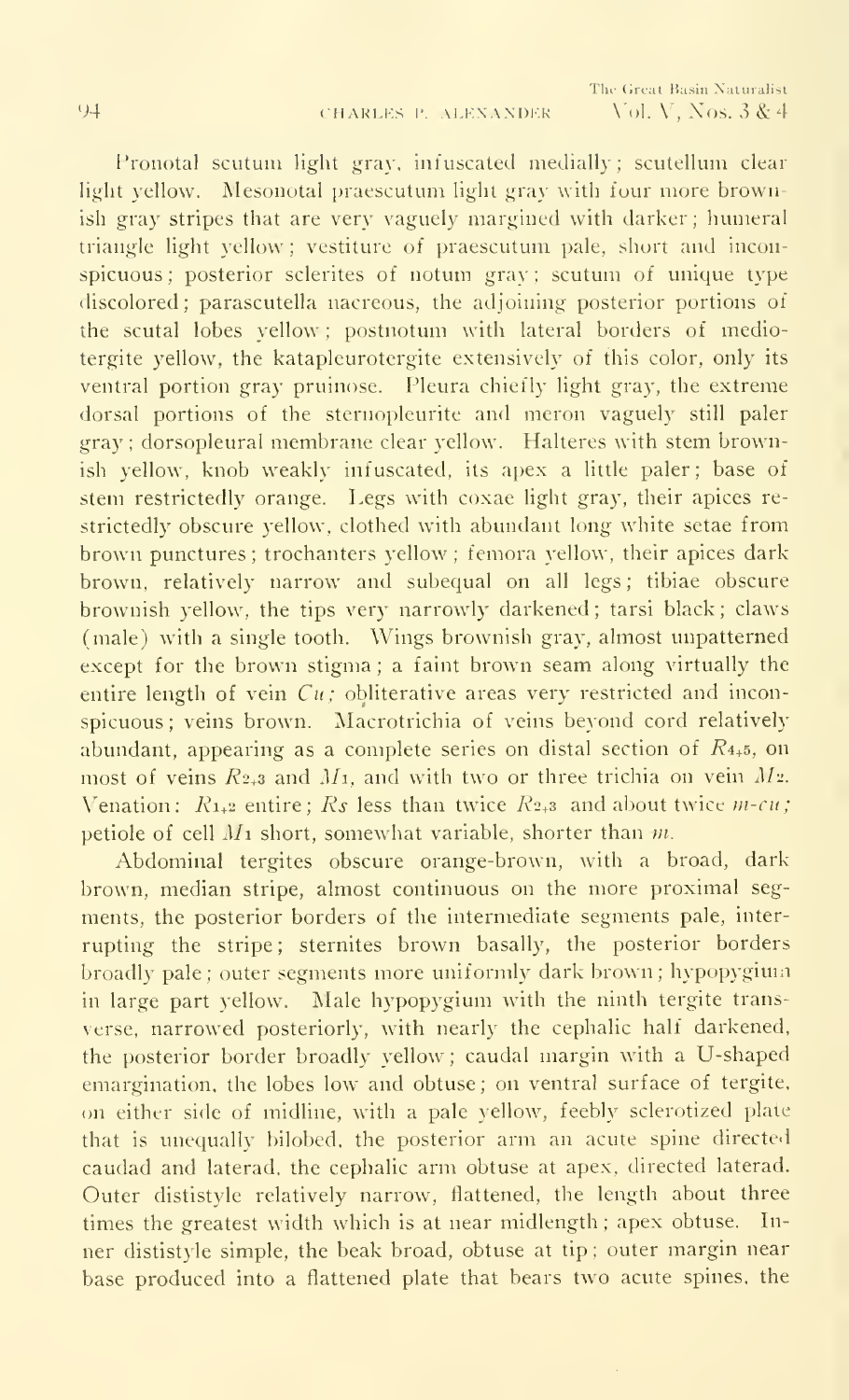outer one more slender; margin of style-immediately distad of these spines with a group of about six strong setae; outer basal portion of style a low obtuse pale cushion that is densely setuliferous. Aedeagus short, subtended by slender and very inconspicuous gonapophyses.

HABITAT.-Northern Idaho.

HOLOTYPE,  $\zeta$ . Priest Lake. Tule Bay. Bonner Co., August 22, 1920 ( Melander).

 $Tipula$  ( $Arctotipula$ ) sacra is quite distinct from the other regional members of the subgenus, including two larger species with patterned wings. T.  $(A)$  semidea Alexander and T.  $(A)$  two gwoteeana Alexander, and two further species of entirely different color and structure. T.  $(A.)$  absaroka Alexander and T.  $(A.)$  plutonis Alexander. The fly is more like certain of the arctic and subarctic members, as T. (A.) aleutica Alexander, T. (A.) besselsi Osten Sacken, and T. (c1.) besselsoides Alexander all differing among themselves in hypopygial characters. The present fly superficially resembles a species of the genus Prionocera Loew. At this time it may be noted that various species hitherto referred to this latter genus without question are in reality modified species of the genus  $Tipula$  and would apparently fall within the limits of *Arctotipula* without serious changes in the subgeneric definition. The species concerned are Prionocera parrioides (Alexander), of Arctic Alaska, and P. fuscipennis (Loew), widespread across the entire northern United States and adjacent Canada. In transferring the latter species to  $Tipula$ , the name is preoccupied by the earlier Tipula fuscipennis Curtis, and the fly will have to be known by its later name and supposed synonym, Tipula (Arctotipula) illustris Doane.

### Limnophila (Elaeophila) modoc Alexander, sp. n.

General coloration of mesonotum dark gray, the praescutum with four scarcely defined, more plumbeous gray stripes ; pseudosutural foveae black, conspicuous; femora yellow, the tips narrowly brownish black; wings whitish subhyaline, patterned with dark brown, the areas confined to the vicinity of the veins;  $m$ -cu at near two-fifths the length of cell  $1st$   $M_2$ ; male hypopygium with the dorsal crest of outer dististyle relatively high, entirely smooth, on its outer portion sloping gradually down to the body of style, not forming <sup>a</sup> projecting point inner dististyle at apex broad and obtuse.

MALE. Length about 6.5 mm.; wing 7.5 mm.; antennae about 1.3 mm.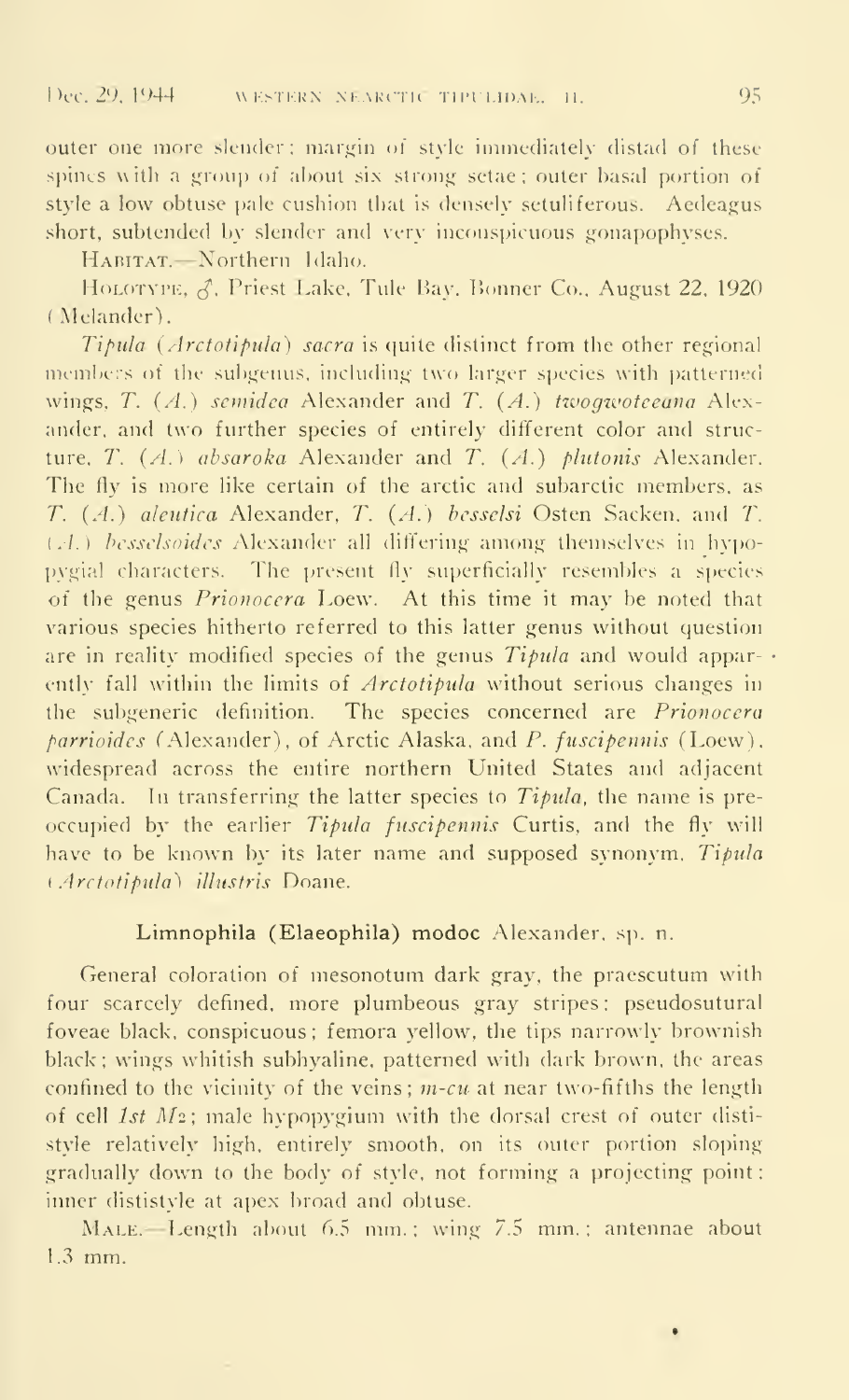FEMALE. Length about 7 mm.; wing 7.5 mm.

Rostrum and palpi brownish black. Antennae with scape and pedicel dark brown, flagellum paler brown; basal flagellar segments oval. the outer ones more elongate; longest verticils fully one-half longer than the segments; verticils of more proximal segments unilaterally distributed. Head brownish gray; anterior vertex relatively broad, in male about three times the diameter of scape.

Pronotum brownish gray, the scutellum and anterior pretergites somewhat brighter. Mesonotal praescutum dark gray with four scarcely defined, more plumbeous gray stripes; pseudosutural foveae black, conspicuous ; posterior sclerites of notum dark leaden gray. Pleura dark plumbeous gray, somewhat brightened on the dorsal sternopleurite; dorsopleural membrane brownish yellow. Halteres yellow. Legs with coxae and trochanters reddish yellow ; femora yellow, the tips rather narrowly but conspicuously brownish black, the amount subequal on all legs; tibia yellow, the extreme tips not or scarcely darkened; basal tarsal segments yellow, the outer ones more infuscated. wings with the ground whitish subhyaline. patterned with dark brown. . the areas relatively small and restricted to the vicinity of the veins, as follows: Over h and arculus, sending a spur along vein  $Cu$  for a distance ; midway between arculus and origin of Ks, not quite reach ing C, behind extending to near midwidth of cell  $R$ ; a rectangular area at origin of  $Rs$ ; fork of  $Sc$ , extending caudad to  $Rs$ ; stigma; narrow but very conspicuous seams over cord and outer end of cell 1st  $M_2$ ; fork of  $M_{1+2}$ ; marginal clouds on veins  $R_3$ ,  $R_4$ ,  $M_2$  to  $Cu$ , inclusive, and over  $2nd\ A$ ; veins yellow, darker in the patterned areas. Venation: Sc1 ending shortly before fork of Rs, Sc2 a short distance from its tip;  $\mathbb{R}_s$  long, square and spurred at origin;  $\mathbb{R}_2$  shorter than  $\mathbb{R}_{1,2}$ ;  $m$ -cu at near two-fifths the length of cell 1st  $M_2$ .

Abdominal tergites indistinctly bicolored. obscure yellowish browr on more than the basal half of segment, the broad tips dark brown ; segments seven and eight more uniformly brownish black; hypopygium light brown. Male hypopygium with the outer dististyle moderately wide, terminating in a slender spine, the distal portion, especially the outer crest, with microscopic appressed denticles; inner margin with fewer teeth, the more basal of these very low and obtuse ; dorsal crest relatively high, entirely smooth, on its outer portion sloping gradually down to the body of style, without <sup>a</sup> projecting point or tooth, as in other related species. Inner dististyle at apex very broad and obtuse, provided with very long setae.

HABITAT.—Northeastern California.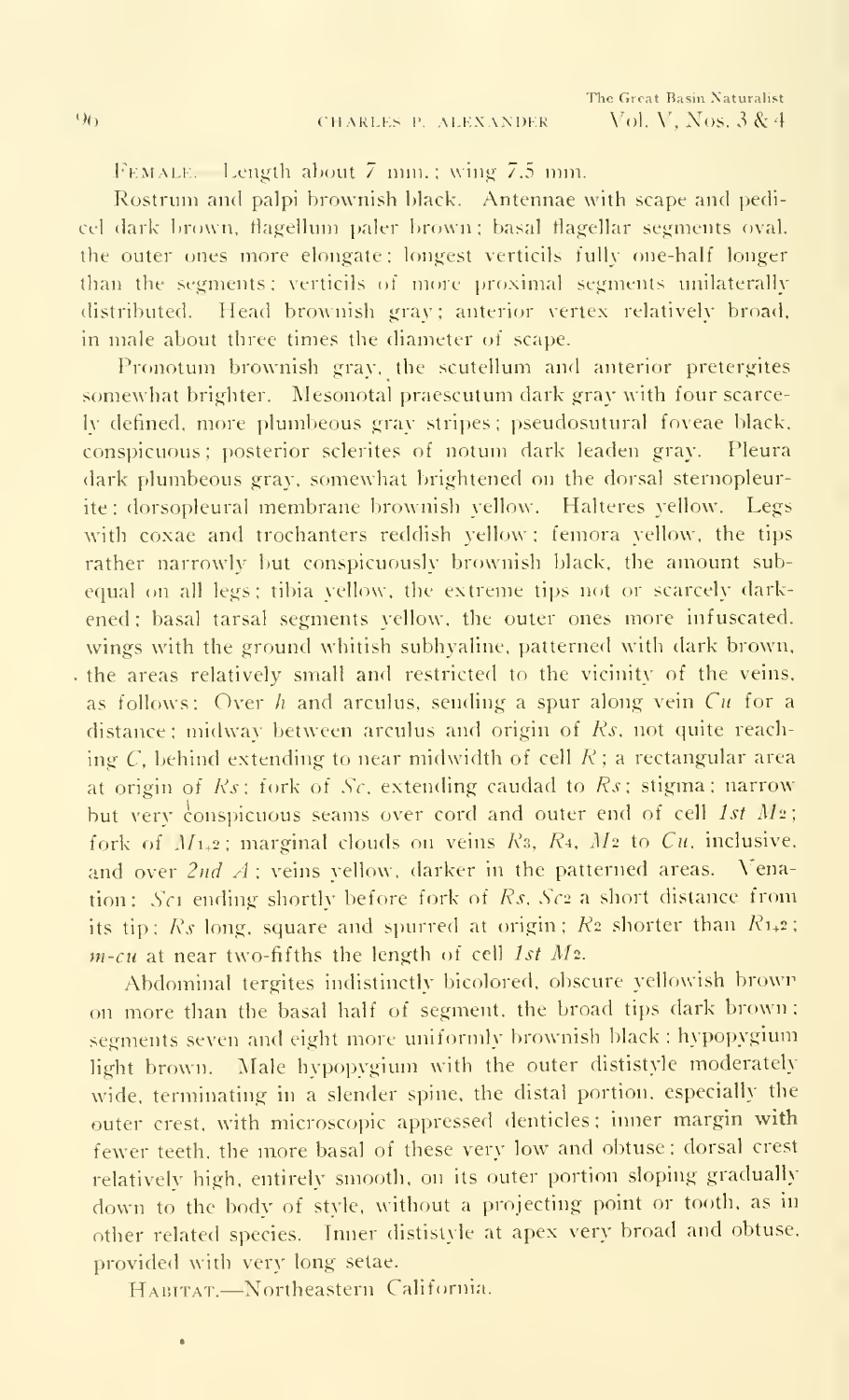HOLOTYPE,  $\delta$ , Davis Creek, Modoc Co., altitude 5,000 feet, July 11, 1922 (Lindsey). ALLOTOPOTYPE, Q.

The present fly is most similar to Linnophila (Elaeophila) aldrichi Alexander, and its subspecies *alticrista* Alexander, differing in the smaller size, slight details of coloration, and in the structure of the male hypopygium, particularly of the dististyles, as indicated above.

# Gonomyia (Idiocera) lindseyi Alexander, sp. n.

Belongs to the sexquitata (blanda) group; mesonotal praescutum and scutum gray, traversed by an intermediate pair of longitudinal brown stripes: thoracic pleura conspicuously striped with yellowish white; femora and tibiae vellow, the tips weakly infuscated; wings whitish subhyaline, patterned with brown;  $S_{\mathcal{C}}$  long,  $S_{\mathcal{C}}$  ending about opposite midlength of  $Rs$ ;  $R_{1,2}$  and  $Rs$  confluent at margin; male hypopygium with the outer lobe of basistyle obtusely rounded at apex; outer dististyle a sinuous blackened rod. constricted on its basal third; intermediate style a little longer, its tip acute, bearing a small erect black spine on face at near midlength; aedeagus at apex terminating in a small yellow crook.

MALE.—Length about 5.5 mm.; wing 6.5 mm.

Female.—Length about 6.5 mm. : wing <sup>7</sup> mm.

Rostrum and palpi black. Antennae brownish black, the scape vellow at base and above; flagellar segments oval, the outer ones more elongate. Head yellow, the center of vertex extensively infuscated : anterior vertex relatively wide, about twice the diameter of scape, a little wider in the female.

Pronotum light gray medially, more infuscated toward the sides. the extreme margin light yellow : pretergites light yellow. Mesonotal praescutum grav, with a pair of brown stripes extending the whole length of the sclerite, the humeral region more vellowed; pseudosutural foveae horn-yellow; lateral praescutal borders clearer gray, narrowly bordered internally by very vague indications of the usual lateral stripes; scutum medially obscure brownish fulvous, the extreme central portion narrcnvly more darkened, the central portion of each lobe traversed by the brown stripes above described, the outer part of lobe gray; scutellum infuscated medially, the posterior border reddened; mediotergite with central portion brownish gray, with a conspicuous pale vellow spot on cephalic lateral portion, this extended cephalad over the anapleurotergite; katapleurotergite brownish gray. Pleura brownish grav, with a broad, yellowish white, longitudinal stripe extending from the fore coxae across the dorsal sternopleurite, ventral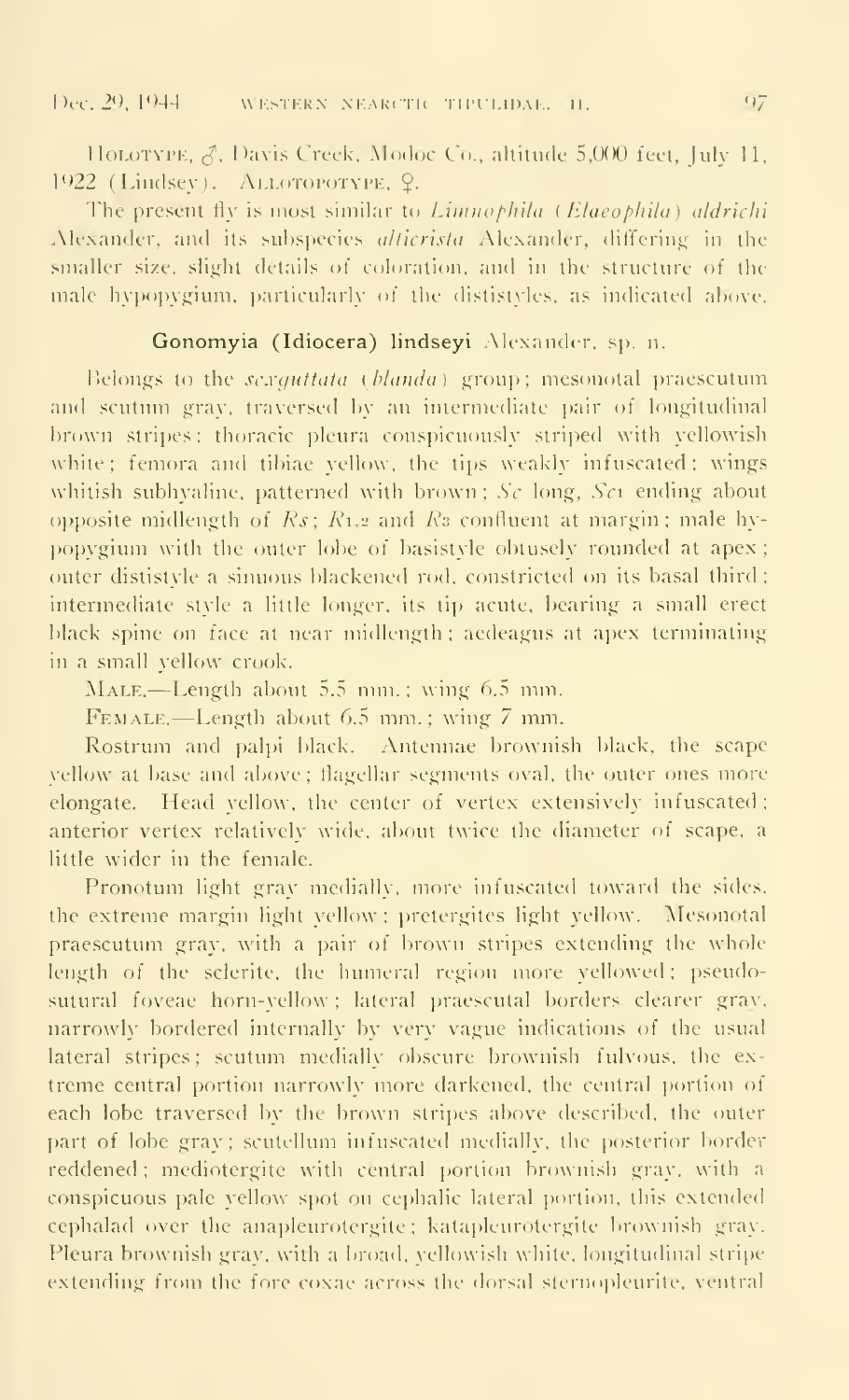pleropleurite and nietapleura ; dorsopleural membrane yellow. Halteres with stem yellow, the extreme base very weakly darkened, knob brownish black. Legs with the fore and middle coxae whitened, posterior coxae more infuscated : trochanters obscure yellow ; femora and tibiae yellow, the tips narrowly and weakly infuscated; tarsi dirty white basally. the tips blackened. Wings whitish subhyaline. the base even more whitened; a conspicuous brown pattern, arranged as in the blanda group, including areas over h, arculus, origin of  $Rs$ , fork of  $Sc$ , stigma, elements of cord, fork of  $M_{1+2}$  and outer ends of cells  $R_3$  and  $R_4$ ; veins brownish yellow, dark brown in the patterned areas; Sc and pre arcular veins almost white. Venation:  $Sc$  long,  $Sc$  ending about midlength of the long  $Rs$ ,  $Sc<sub>2</sub>$  near its tip;  $Rs$  angulated to square at origin;  $R_{1+2}$  and  $R_3$  confluent at margin, closing cell  $R_1$ ; cell 2nd M<sub>2</sub> longer than its petiole;  $m$ -cu nearly twice its length before the fork of M.

Abdomen brownish black, the caudal borders of the basal and in termediate segments rather broadly and very conspicuously light yellow, producing rings; outer segments more uniformly darkened; hypopygium with the proximal portions of the basistyle infuscated, the outer parts vellow ; in female, the genital shield and bases of the valves brownish black, the tips of the cerci paler. Male hypopygium with the outer lobe of basistyle obtusely rounded at tip, not acutely pointed, as in *brookmani* and *californica*; what appears to represent an inner lobe is very large and flattened, fully as long as the outer lobe. Outer dististyle a simple sinuous blackened rod, constricted on basal third, gradually narrowed to the acute tip ; intermediate style a little longer, nearly straight, narrowed to the acute tip, on face of blade at near midlength with a small erect black spine; inner style about one-half as long as the last, appearing as a nearly straight rod, before apex a trifle expanded, thence narrowed to the acute, narrowly darkened tip. Aedeagus at apex terminating in a small yellow sclerotized crook. Ninth tergite with the caudal margin convexly rounded, moderately thickened, densely provided with short setae.

Habitat.—^Northeastern California.

HOLOTYPE,  $\zeta$ , Davis Creek, Modoc Co., altitude 5,000 feet, July 11, 1922 (Lindsey). ALLOTOPOTYPE, Q.

<sup>I</sup> am very pleased to name this fly for the collector, Professor Arthur Ward Lindsey, of Dennison College, to whom <sup>I</sup> am greatly indebted for various species of Tipulidae. In the structure of the male hypopygium, especially of the dististyles, the species is entirely different from all other regional members of the group, being most similar to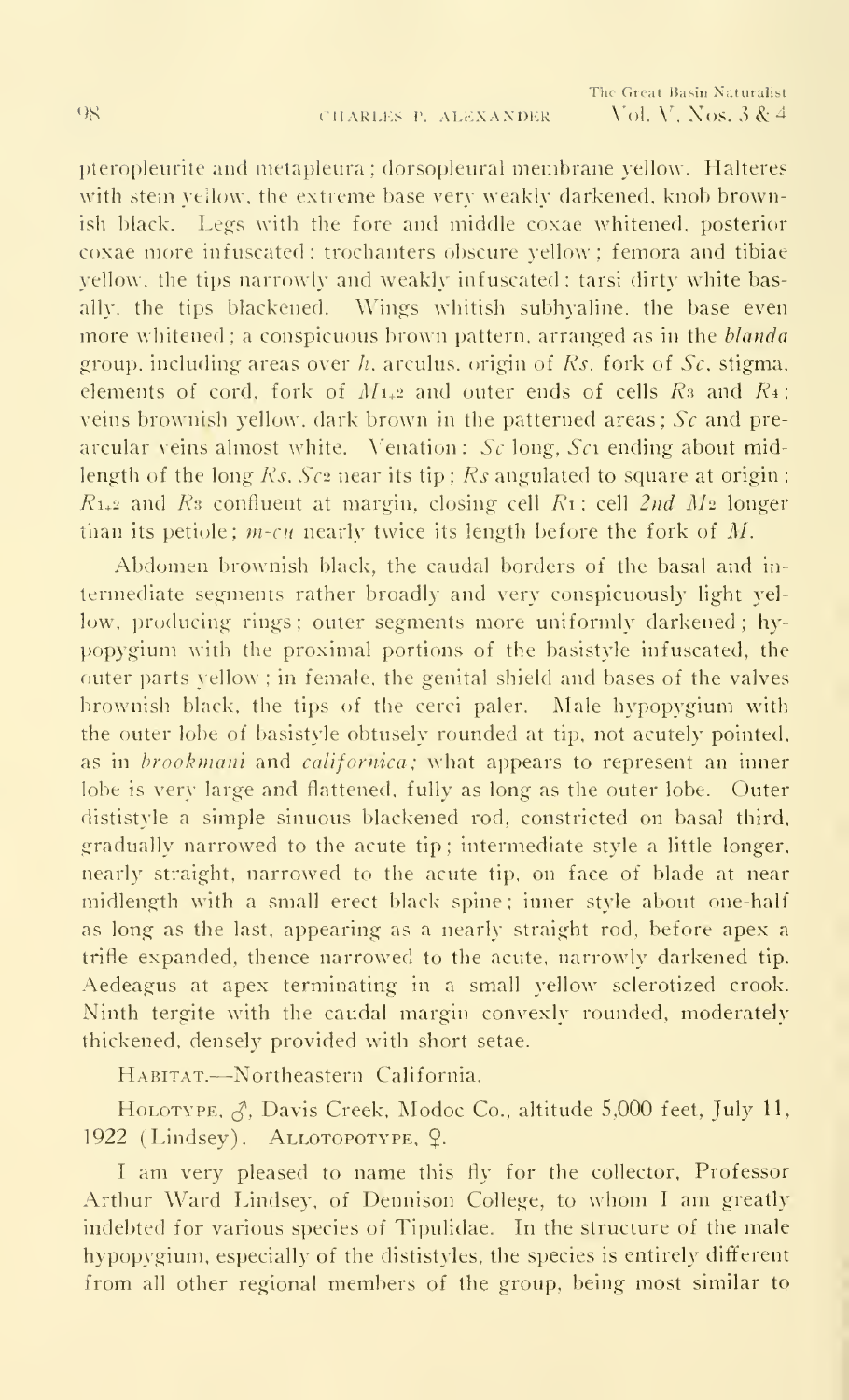Gonomyia (Idiocera) brookmani Alexander and G. (1.) californica Alexander but entirely distinct.

#### Erioptera (Mesocyphona) melanderiana Alexander, sp. u.

General coloration gray, the praescutum with two brown longitudinal stripes: thoracic pleura dark gray, with an obscure yellow longitudinal stripe; legs almost uniformly darkened; wings weakly tinged with brown, unpatterned ; cell  $1st$   $Mz$  closed.

MALE. - Length about  $3.5$  mm.; wing  $4$  mm.

FEMALE.—Length about 4 mm. ; wing 4.8 mm.

Rostrum brown, palpi brownish black. Antennae with scape brown, pedicel brownish black, flagellum very pale brown; flagellar segments oval, the more proximal ones crowded, the outer segments elongateoval ; verticils long and conspicuous. Head dark brown, pruinose.

Pronotum brown and light vellow ; pretergites yellow. Mesonotal praescutum gray with a conspicuous, dark brown, longitudinal stripe on either side of the wider gray median vitta; tuberculate pits lying entirely in the central gray stripe, on a transverse level with the black pseudosutural foveae ; scutum gray, the mesal edge of each lobe dark brown; scutellum weakly infuscated at base, paling to obscure yellow outwardly: mediotergite gray on central portion, paling to obscure yellow on sides. Pleura and pleurotergite chiefly dark gray, with an obscure yellow, longitudinal stripe, extending from behind the fore coxae across the dorsal sternopleurite and pteropleurite to the base of abdomen, passing beneath the wing-root; dorsopleural region broadly vellow. Halteres with stem pale yellow, knob weakly darkened. Legs with the coxae and trochanters brownish yellow, the fore coxae some what darker; remainder of legs almost uniformly darkened, the femoral bases slightly brightened, toward the tips becoming vaguely more darkened but not forming a ring. Wings with a weak brownish tinge, unpatterned ; prearcular field paler ; veins pale brown. Venation :  $S\epsilon_1$ ending nearly opposite  $R_z$ :  $Rs$  relatively long, subequal to vein  $Rs$ : cell  $1st$   $Mz$  closed,  $m$  transverse, basal section of  $Mz$  subequal in length. oblique, cell  $1st$   $Mz$  shorter than any of the veins beyond it;  $m$ -cu at the fork of  $M$ ; vein  $2nd$   $A$  sinuous on its outer third.

Abdomen chiefly dark brown, including most of the hypopygium. Male hypopygium of the normal type of the subgenus. Two dististyles, the outer one profoundly bifid, its base dilated; both branches slender, the outer one more so, at its apex terminating in four or five short crowded teeth; inner or axial branch gradually narrowed to the acute tip; inner style of about the same shape and curvature as the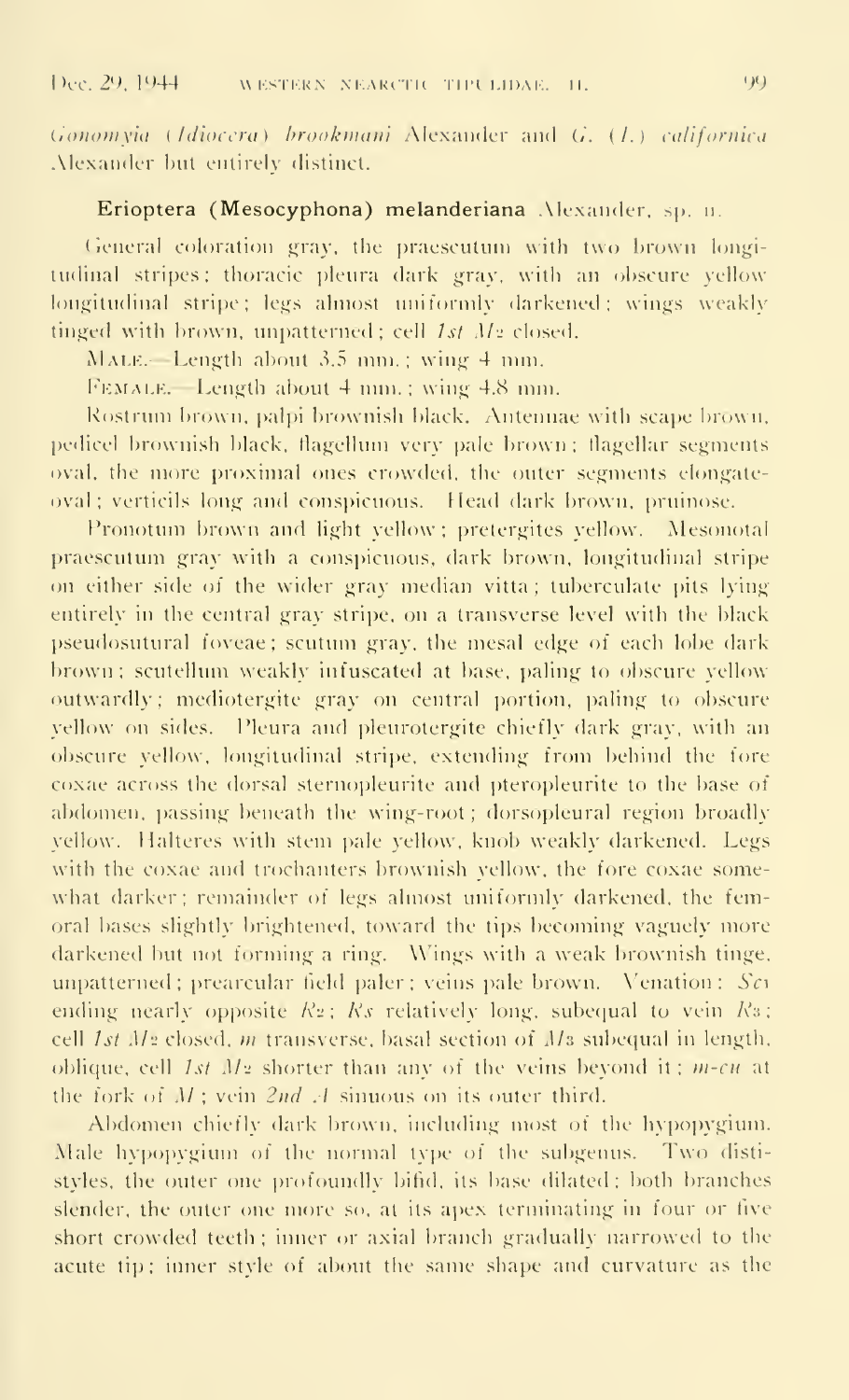inner branch of the outer style, its lower or concave margin on distal half with about five small scattered denticles. Gonapophyses appearing as flattened pale blades, a little dilated on distal half, the tips acute; surface of blades with faint longitudinal striolae.

HABITAT.—Washington.

HOLOTYPE,  $\zeta$ , Mount Rainier, Paradise Park, August 1917 (Melander). PARATOPOTYPE, ?, Mazama Ridge, July 23, 1922 (Melander) ; in Melander Collection.

This unusually distinct fly is dedicated to Dr. Axel Leonard Melander, who has added vastly to our knowledge of distribution of the Diptera throughout the United States. The species is entirely differ ent from all others in the Nearctic region, especially in the unpatterned wings and closed cell 1st M<sub>2</sub>.

### Ormosia (Ormosia) pugetensis Alexander, sp. n.

Belongs to the similis group; general coloration light brown; antennae (male) elongate, approximately two-thirds the length of the body, the individual flagellar segments strongly narrowed outwardly; wings with cell  $M_2$  open by the atrophy of the basal section of  $M_3$ ; anal veins confluent or subparallel on their outer portions ; male hypopygium with the margins of the tergal lobes erose, with conspicuous setae ; gonapophyses black, both pairs simple and acutely pointed, the outer pair unusually long and slender.

Male.—Length about <sup>5</sup> mm. ; wing 5.2 mm. ; antenna about 3.5 mm.

Rostrum brown, palpi relatively elongate, darker brown. Antennae (male) elongate; scape dark brown, pedicel obscure brownish yellow, flagellum dark brown ; flagellar segments elongate, the proximal half of each. dilated, thence narrowed very gradually to the apex, on the more basal segments, the stem restrictedly darkened at tip. Head dark gray.

Pronotum and pretergites obscure yellow, the former narrowly more reddened medially. Mesonotum light brown to medium brown, the tuberculate pits and pseudosutural foveae black; posterior sclerites of notum more strongly infuscated on central portions, the mediotergite paling to yellow on sides ; pleurotergite yellow. Pleura uniformly yellow. Halteres with stem pale, knob weakly infuscated. Legs with the coxae and trochanters yellow ; remainder of legs brownish yellow to light brown, the outer tarsal segments more strongly infuscated. Wings broad, with a weak brownish tinge, the narrow costal border and the stigma darker brown; veins brown. Venation: Sc2 opposite midlength of  $Rs$ ;  $R_{2+3}$  subequal to  $R_2$ ; cell  $M_2$  open by the atrophy of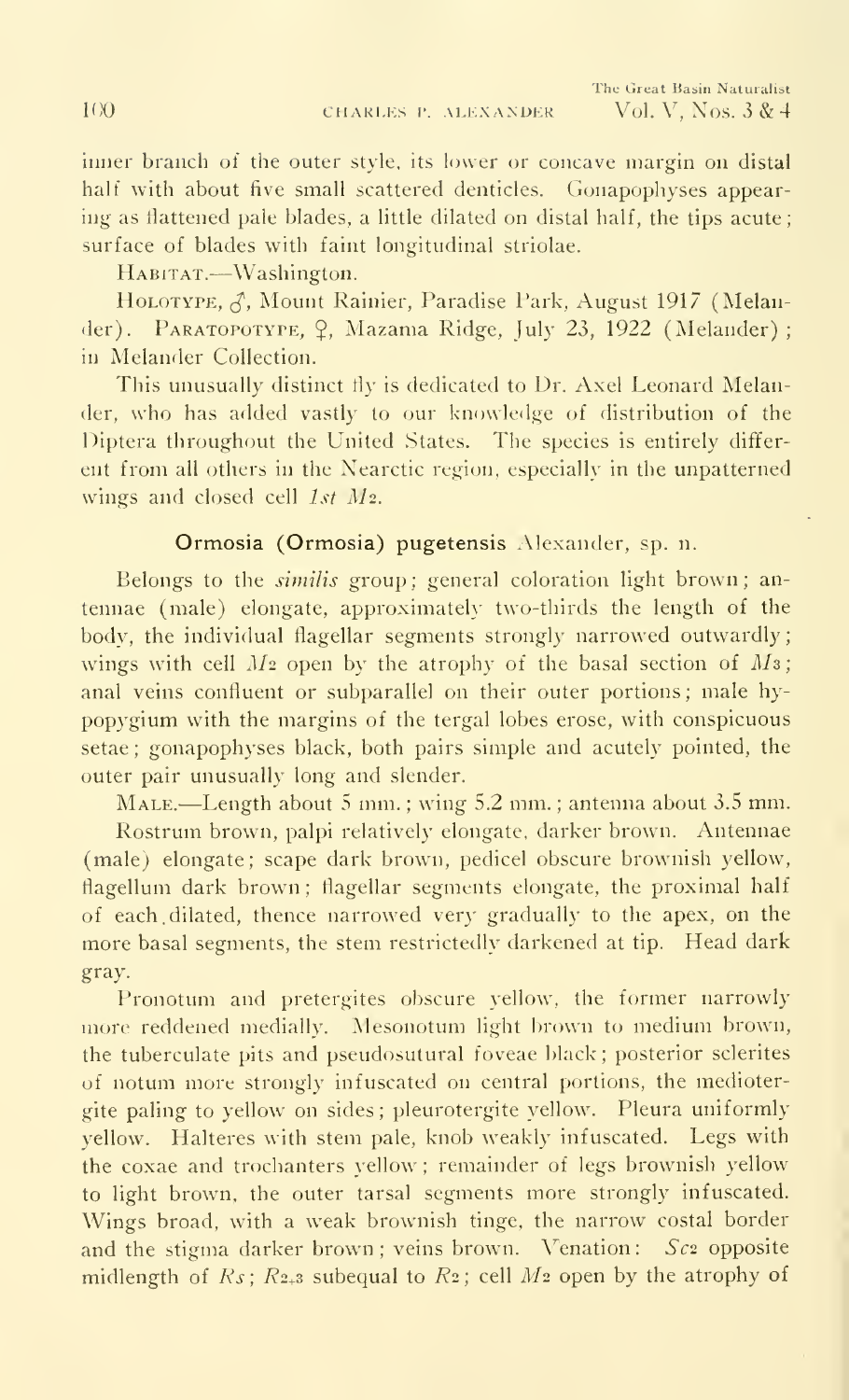basal section of  $M_3$ ; m-cu at fork of  $M$ ; vein 2nd  $A$  strongly sinuous on its outer half, narrowing cell  $1st$   $\lambda$ .

Abdomen, including liypopygiuni, dark brown. Male hypopygium with the tergite conspicuous, its caudal border deeply emarginate, the lateral lobes divergent, their margins irregular or erose, fringed with long setae. Dististyles almost as in other species of the group. Gonapophyses distinctive, two on either side, both pairs heavily blackened; outer pair appearing as unusually long and slender curved spines, di rected mesad; inner or more cephalic apophyses shorter and stouter but likewise acutely pointed. The gonapophyses are of quite different conformation from those of either *decussata* or *longicornis*.

HABITAT.—Western Washington.

HOLOTYPE,  $\beta$ , Puget, Thurston Co., July 4, 1925 (Melander).

Ormosia (Ormosia) pugetensis is most similar to  $O.$  (O.) decussata Alexander and to what <sup>I</sup> have determined as being O. (O.) longicornis (Doane), possibly erroneously (not having been able to examine the type). The present fly is readily told from these forms by the structure of the male hypopygium, particularly the gonapophyses.

## Molophilus (Molophilus) subnitens Alexander, sp. n.

Belongs to the *gracilis* group, *nitidus* subgroup; size large (wing, male, 6 mm. or more) ; general coloration of body and appendages black; knobs of halteres light yellow; male hypopygium with mesal lobe of basistyle produced into two small acute spines ; inner dististyle with the long arms diverging only slightly, one arm dark-colored and paddle-like, less than twice as wide as the yellow second arm.

MALE.—Length about  $5.2 - 5.6$  mm.; wing  $6 - 6.8$  mm.; antenna about  $1.5 - 1.7$  mm.

Characters generaly as in *nitidus*, differing especially in the structure of the male hypopygium.

General coloration of the entire body black, the surface nitidous or subnitidous. Palpi, antennae and legs black. Halteres with stem black, knob light yellow. Wings a strong blackish suffusion;  $R_{2,3}$  long, from one-third to one-half longer than the basal section of  $Rs$ ;  $m$ -cu oblique, angulated below midlength.

Male hypopygium approximately as in nitidus but differing in all details. Furcula of ninth tergite with the arms separated by a relatively broad U-shaped notch that is wider than either arm, the latter approximately as long as the width of the stem across its base. Basistyle with dorsal lobe a long, very slender spine ; mesal lobe bearing two small acute spines that are separated by a U-shaped notch. Outer dististyle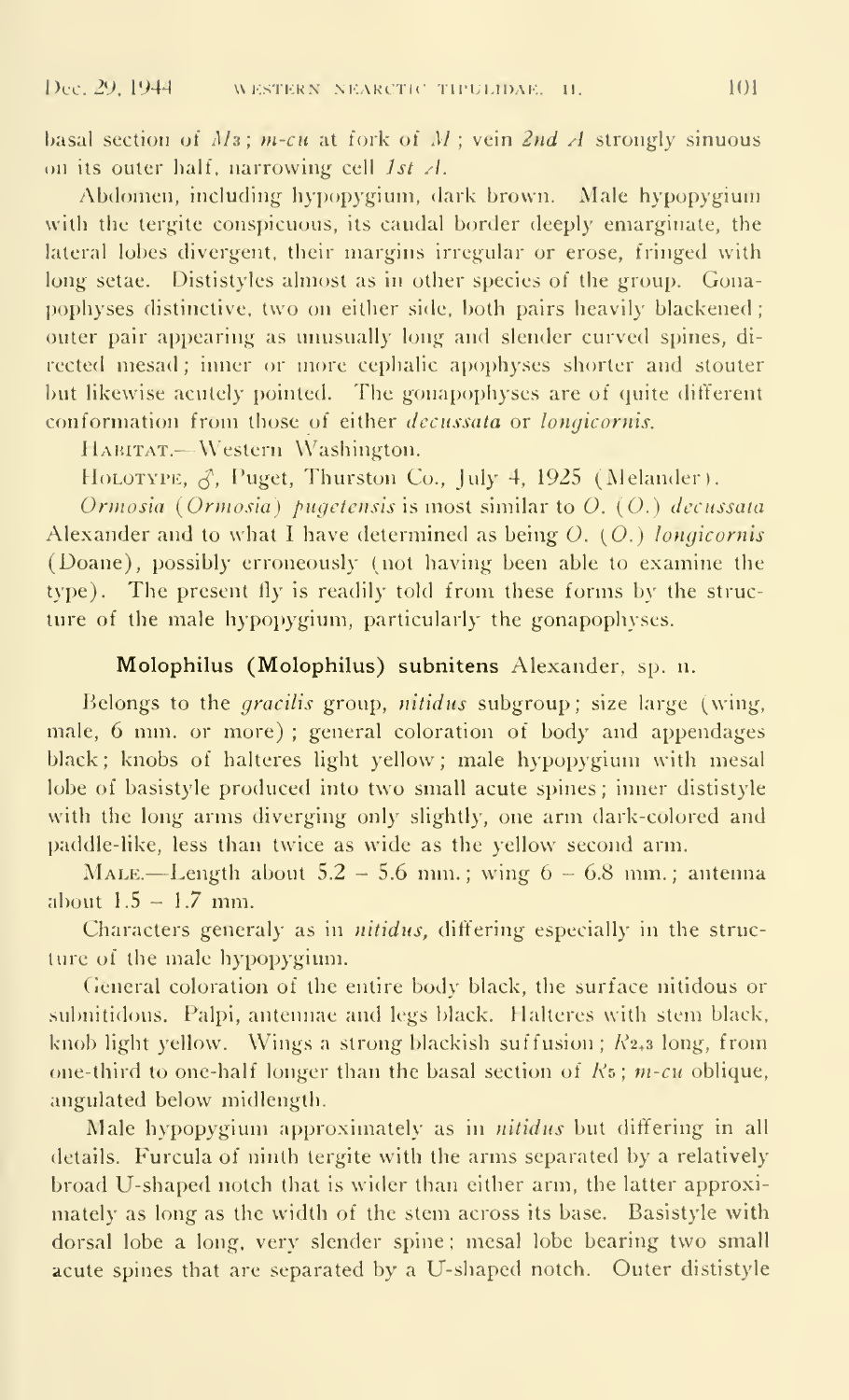a simple rod, dark brown and stouter on its basal two-thirds, thence narrowed into a long, gently curved black spine. Inner dististyle with arms diverging at only a slight angle, one arm tipped with yellow, the other paddle-shaped, uniformly darkened, subequal in length to and less than twice as wide as the second arm. In nitidus, the stem of the tergal furcula is much narrower across base; basistyle with <sup>a</sup> single mesal spine, but this of unusual length and slenderness; apical arms of inner dististyle greatly disproportionate in width, the broader one being approximately three times as wide as the narrow^ blade.

HABITAT.-Eastern Washington.

HOLOTYPE, J. Valleyford, Spokane Co., May 29, 1921 (Melander) ; in Melander Collection. PARATOPOTYPE,  $\beta$ , in author's collection.

From the other large-sized member of the subgroup, Molophilus (Molophilus) nitidus Coquillett, the present fly differs in the hypopygial characters as above outlined. <sup>1</sup> now know nitidus from western Washington, western Oregon and northwestern California (Humboldt Co.: type-locality).

#### Molophilus (Molophilus) nitidulus Alexander, sp. n.

Belongs to the *gracilis* group, *nitidus* subgroup; size relatively small (wing, male, about 5 mm.) ; general coloration black, the lateral angles  $\qquad$ of the pronotal scutellum obscure orange-yellow ; knobs of halteres yellow ; male hypopygium with the furcula of the ninth tergite having short and broad arms ; dorsal lobe of basistyle very slender, needlelike ; mesal lobe bearing two small and inconspicuous, unequal spines, one short and peglike ; outer dististyle a straight blade, flattened and twisted at near midlength ; inner dististyle with both apical arms short and broad.

MALE.—Length about  $4.5 - 4.6$  mm.; wing  $4.9 - 5.1$  mm.

Rostrum and palpi black. Antennae black throughout, short; flagellar segments oval, the outer ones more elongate. Head black, the surface sparsely pruinose.

Pronotum black, the lateral angles of the scutellum obscure orange yellow. Mesonotum black, the surface subnitidous; pseudosutural foveae and tuberculate pits black. Pleura and pleurotergite black, sparsely pruinose. Halteres with stem light brown, knob light yellow. Legs with the coxae and trochanters black ; remainder of legs brownish black. Wings with <sup>a</sup> strong blackish tinge, the veins darker than the ground; a whitish streak along vein  $M$  to beyond its fork. Venation:  $R_2$  lying shortly beyond the level of  $r-m$ ;  $R_{2+3}$  arcuated, in the paratype angulated and short-spurred; petiole of cell Ms a little longer